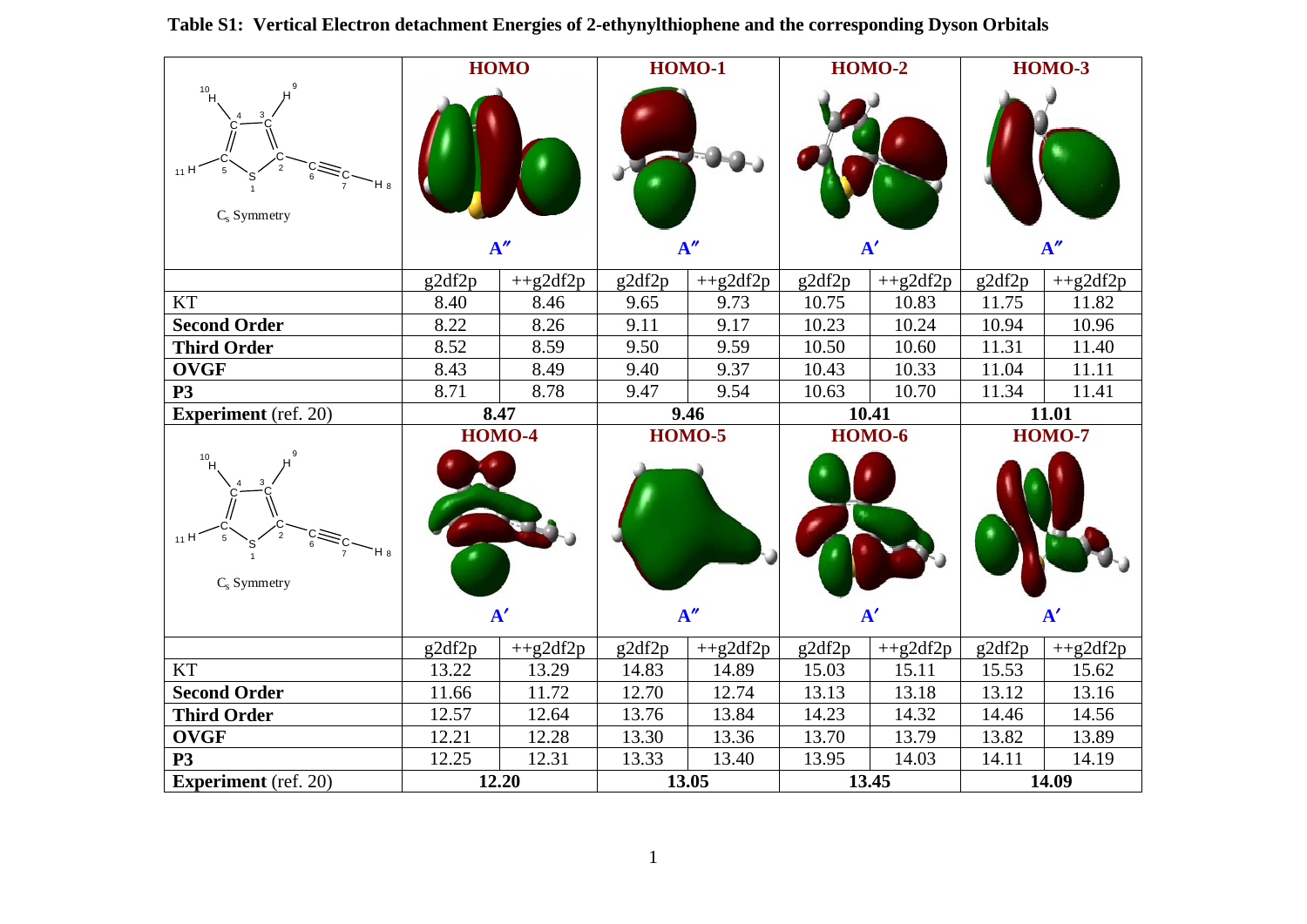| 8                                                         |        | <b>HOMO</b>                 |        | $HOMO-1$        |            | <b>HOMO-2</b>               | <b>HOMO-3</b>  |                             |
|-----------------------------------------------------------|--------|-----------------------------|--------|-----------------|------------|-----------------------------|----------------|-----------------------------|
| 9<br>H 11<br>$_{10}$ H<br>$C_s$ Symmetry                  | A''    |                             | A''    |                 | ${\bf A'}$ |                             | $\mathbf{A}''$ |                             |
|                                                           | g2df2p | $+$ +g2df2p                 | g2df2p | $+$ +g2df2p     | g2df2p     | $+$ +g2df2p                 | g2df2p         | $+$ +g2df2p                 |
| <b>KT</b>                                                 | 8.62   | 8.69                        | 9.39   | 9.45            | 10.71      | 10.79                       | 11.80          | 11.88                       |
| <b>Second Order</b>                                       | 8.39   | 8.44                        | 8.95   | 9.00            | 10.23      | 10.25                       | 11.05          | 11.08                       |
| <b>Third Order</b>                                        | 8.68   | 8.76                        | 9.32   | 9.39            | 10.39      | 10.49                       | 11.33          | 11.41                       |
| <b>OVGF</b>                                               | 8.60   | 8.67                        | 9.22   | 9.28            | 10.35      | 10.42                       | 11.11          | 11.18                       |
| <b>P3</b>                                                 | 8.85   | 8.92                        | 9.35   | 9.42            | 10.58      | 10.66                       | 11.38          | 11.45                       |
| <b>Experiment</b> (ref. 20)                               | 8.62   |                             | 9.31   |                 | 10.34      |                             | 11.14          |                             |
|                                                           |        |                             |        |                 |            |                             |                |                             |
| 8<br>9<br>H 11<br>$\overline{2}$<br>10H<br>$C_s$ Symmetry |        | <b>HOMO-4</b><br>${\bf A'}$ |        | $HOMO-5$<br>A'' |            | <b>HOMO-6</b><br>${\bf A'}$ |                | <b>HOMO-7</b><br>${\bf A'}$ |
|                                                           | g2df2p | $+$ +g2df2p                 | g2df2p | $+$ +g2df2p     | g2df2p     | $+$ +g2df2p                 | g2df2p         | $+$ +g2df2p                 |
| <b>KT</b>                                                 | 13.33  | 13.40                       | 14.82  | 14.88           | 14.94      | 15.02                       | 15.61          | 15.70                       |
| <b>Second Order</b>                                       | 11.79  | 11.84                       | 12.73  | 12.77           | 13.12      | 13.17                       | 13.20          | 13.24                       |
| <b>Third Order</b>                                        | 12.62  | 12.70                       | 13.73  | 13.81           | 14.15      | 14.23                       | 14.66          | 14.76                       |
| <b>OVGF</b>                                               | 12.30  | 12.37                       | 13.29  | 13.35           | 13.68      | 13.75                       | 13.95          | 14.03                       |
| <b>P3</b><br><b>Experiment</b> (ref. 20)                  | 12.32  | 12.38<br>12.14              | 13.32  | 13.39<br>12.76  | 13.87      | 13.94<br>13.50              | 14.29          | 14.37<br>13.80              |

|  | Table S2: Vertical Electron detachment Energies of 3-ethynylthiophene and the corresponding Dyson Orbitals |  |  |  |  |  |  |  |
|--|------------------------------------------------------------------------------------------------------------|--|--|--|--|--|--|--|
|--|------------------------------------------------------------------------------------------------------------|--|--|--|--|--|--|--|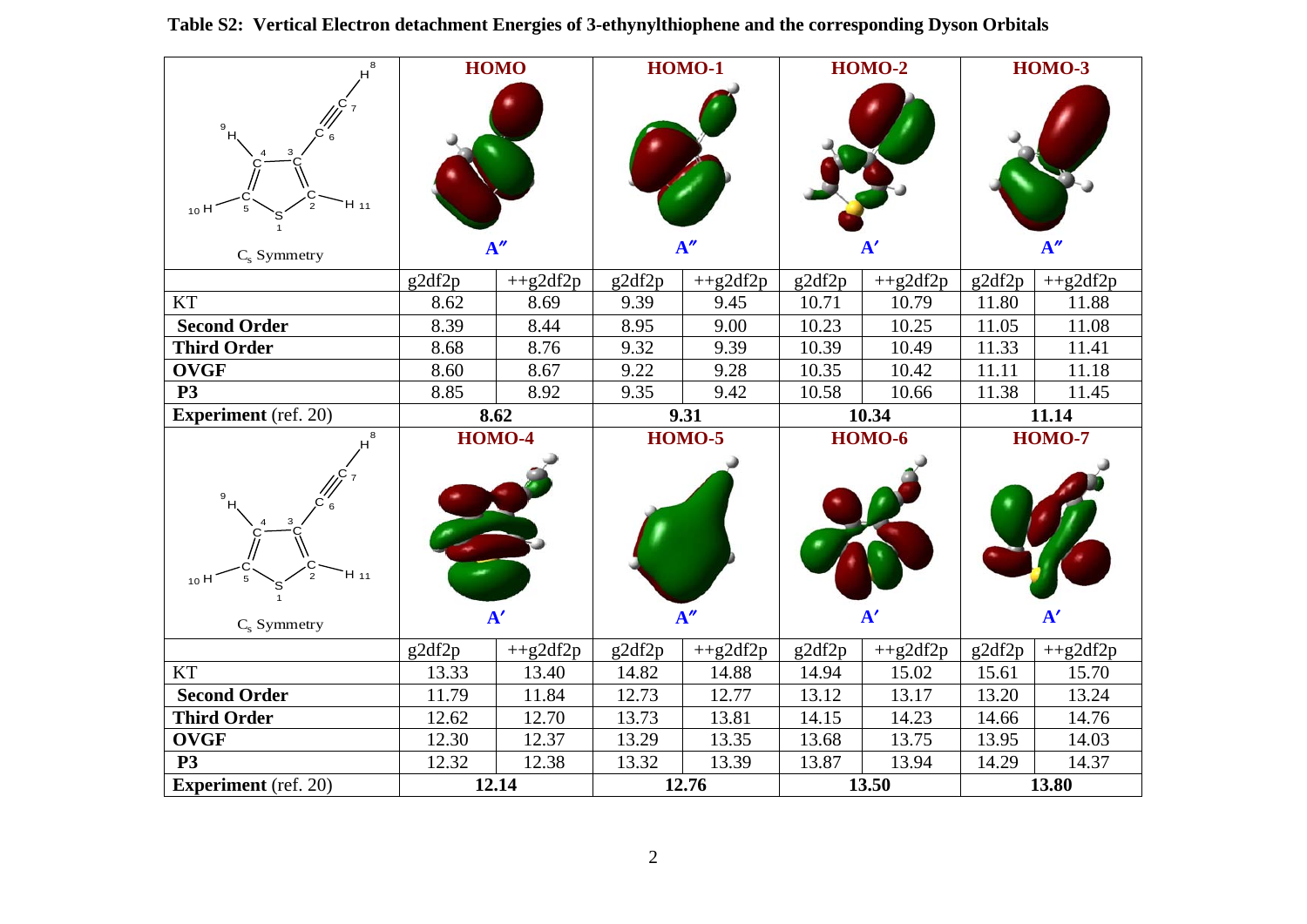|                                                      |        | <b>HOMO</b>                 |        | <b>HOMO-1</b>       |        | <b>HOMO-2</b>               | <b>HOMO-3</b> |                     |
|------------------------------------------------------|--------|-----------------------------|--------|---------------------|--------|-----------------------------|---------------|---------------------|
| $12$ H<br>$H_{10}$<br>$C_{2v}$ Symmetry              | A2     |                             |        |                     |        |                             |               |                     |
|                                                      |        |                             |        | B1                  | B2     |                             |               | B1                  |
|                                                      | g2df2p | $+$ +g2df2p                 | g2df2p | $+$ +g2df2p         | g2df2p | $+$ +g2df2p                 | g2df2p        | $+$ +g2df2p         |
| <b>KT</b>                                            | 8.16   | 8.34                        | 9.89   | 9.96                | 10.79  | 10.95                       | 11.03         | 11.12               |
| <b>Second Order</b>                                  | 7.98   | 8.10                        | 9.16   | 9.27                | 10.21  | 10.33                       | 10.43         | 10.50               |
| <b>Third Order</b>                                   | 8.26   | 8.42                        | 9.66   | 9.76                | 10.47  | 10.64                       | 10.60         | 10.73               |
| <b>OVGF</b>                                          | 8.17   | 8.32                        | 9.40   | 9.50                | 10.24  | 10.40                       | 10.41         | 10.52               |
| <b>P3</b>                                            | 8.52   | 8.65                        | 9.60   | 9.71                | 10.61  | 10.76                       | 10.72         | 10.84               |
| <b>Experiment</b> (ref. 20)                          | 8.28   |                             |        | 9.45                |        | 10.39                       |               | 10.73               |
|                                                      |        |                             |        |                     |        |                             |               |                     |
| $12$ H<br>$H_{10}$<br>$_{13}$ H<br>$C_{2v}$ Symmetry |        | <b>HOMO-4</b><br>${\bf A1}$ |        | <b>HOMO-5</b><br>A2 |        | <b>HOMO-6</b><br>${\bf A1}$ |               | <b>HOMO-7</b><br>B1 |
|                                                      | g2df2p | $+$ +g2df2p                 | g2df2p | $+$ +g2df2p         | g2df2p | $+$ +g2df2p                 | g2df2p        | $+$ +g2df2p         |
| <b>KT</b>                                            | 11.10  | 11.19                       | 12.70  | 12.69               | 13.53  | 13.78                       | 15.27         | 15.42               |
| <b>Second Order</b>                                  | 10.47  | 10.53                       | 11.56  | 11.56               | 11.80  | 12.01                       | 12.91         | 13.05               |
| <b>Third Order</b>                                   | 10.74  | 10.86                       | 12.15  | 12.19               | 12.84  | 13.06                       | 14.13         | 14.27               |
| <b>OVGF</b>                                          | 10.50  | 10.61                       | 11.77  | 11.80               | 12.41  | 12.64                       | 13.58         | 13.73               |
| P <sub>3</sub><br><b>Experiment</b> (ref. 20)        | 10.86  | 10.97<br>10.94              | 12.12  | 12.15<br>11.66      | 12.49  | 12.70<br>12.25              | 13.66         | 13.79<br>13.11      |

## **Table S3: Vertical Electron detachment Energies of 2, 5-diethynylthiophene and the corresponding Dyson Orbitals**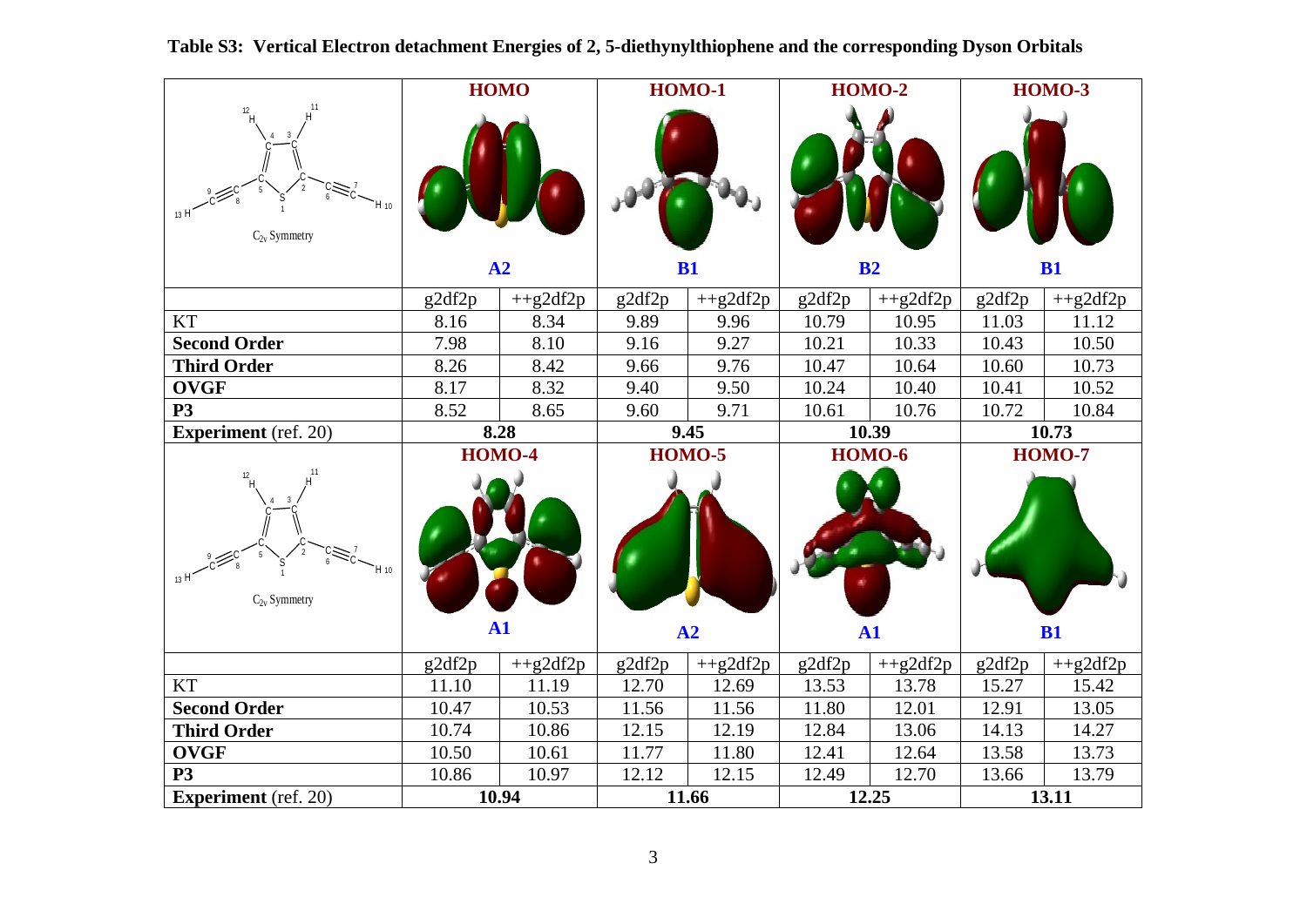| $H^{\overline{10}}$<br>11                | <b>HOMO</b> |                |        | <b>HOMO-1</b>  |                | <b>HOMO-2</b>  | <b>HOMO-3</b> |                     |
|------------------------------------------|-------------|----------------|--------|----------------|----------------|----------------|---------------|---------------------|
| $_{12}$ H<br>13<br>$C_{2v}$ Symmetry     | A2          |                | B1     |                | B <sub>2</sub> |                | ${\bf A1}$    |                     |
|                                          | g2df2p      | $+$ +g2df2p    | g2df2p | $+$ +g2df2p    | g2df2p         | $+$ +g2df2p    | g2df2p        | $+$ +g2df2p         |
| <b>KT</b>                                | 8.78        | 8.83           | 8.84   | 8.92           | 10.72          | 10.80          | 10.80         | 10.88               |
| <b>Second Order</b>                      | 8.45        | 8.48           | 8.50   | 8.55           | 10.26          | 10.27          | 10.18         | 10.20               |
| <b>Third Order</b>                       | 8.83        | 8.90           | 8.75   | 8.83           | 10.42          | 10.51          | 10.44         | 10.54               |
| <b>OVGF</b>                              | 8.71        | 8.77           | 8.68   | 8.75           | 10.38          | 10.44          | 10.19         | 10.26               |
| <b>P3</b>                                | 8.99        | 9.05           | 8.91   | 8.98           | 10.61          | 10.68          | 10.61         | 10.69               |
| <b>Experiment</b> (ref. 20)              |             | 8.84           |        | 10.44          |                | 10.81          |               | 11.10               |
| $10$<br>$11$ H<br><sub>12</sub> H<br>13  |             | <b>HOMO-4</b>  |        | $HOMO-5$       |                | <b>HOMO-6</b>  |               | <b>HOMO-7</b><br>B1 |
| $C_{2v}$ Symmetry                        |             | A2             |        | B1             | $\mathbf{A1}$  |                |               |                     |
|                                          | g2df2p      | $+$ +g2df2p    | g2df2p | $+$ +g2df2p    | g2df2p         | $+$ +g2df2p    | g2df2p        | $+$ +g2df2p         |
| <b>KT</b>                                | 11.86       | 11.93          | 11.96  | 12.04          | 13.75          | 13.82          | 15.29         | 15.35               |
| <b>Second Order</b>                      | 11.03       | 11.05          | 11.09  | 11.12          | 12.02*         | 12.07          | 12.95         | 12.99               |
| <b>Third Order</b>                       | 11.41       | 11.50          | 11.41  | 11.50          | 12.93          | 12.99          | 14.16         | 14.24               |
| <b>OVGF</b>                              | 11.11       | 11.17          | 11.19  | 11.26          | 12.56          | 12.62          | 13.60         | 13.67               |
| <b>P3</b><br><b>Experiment</b> (ref. 20) | 11.51       | 11.58<br>11.35 | 11.41  | 11.48<br>12.37 | 12.61          | 12.67<br>13.55 | 13.70         | 13.78               |

## **Table S4: Vertical Electron detachment Energies of 3, 4-diethynylthiophene and the corresponding Dyson Orbitals**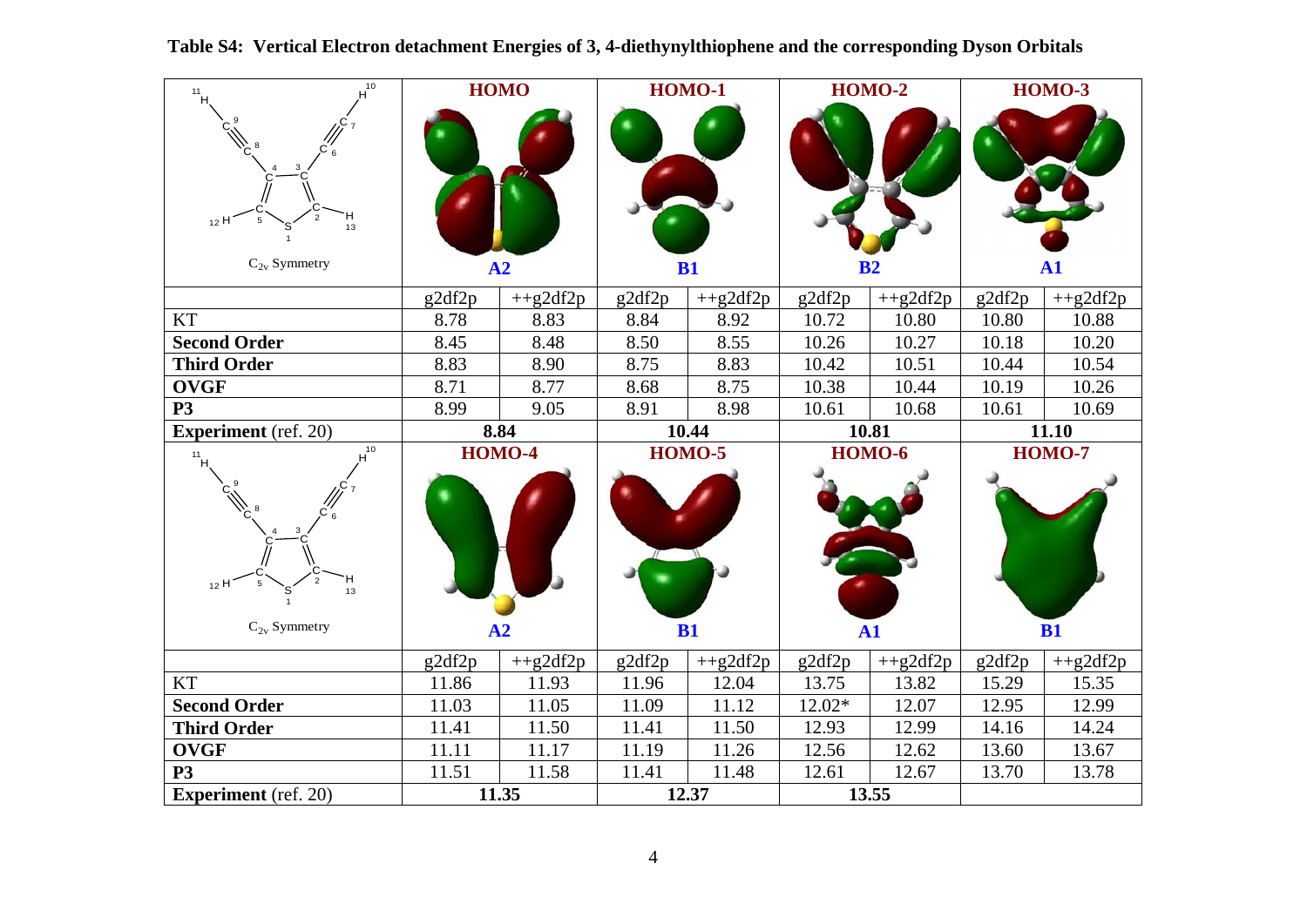| $H^{11}$                                 | <b>HOMO</b> |                      | <b>HOMO-1</b> |                      | <b>HOMO-2</b> |                             | <b>HOMO-3</b> |                      |
|------------------------------------------|-------------|----------------------|---------------|----------------------|---------------|-----------------------------|---------------|----------------------|
| $12$ H<br>13F<br>`H 10<br>$C_s$ Symmetry | A''         |                      | A''           |                      | ${\bf A'}$    |                             | ${\bf A'}$    |                      |
|                                          | g2df2p      | $+$ +g2df2p          | g2df2p        | $+$ +g2df2p          | g2df2p        | $+$ +g2df2p                 | g2df2p        | $+$ +g2df2p          |
| <b>KT</b>                                | 8.32        | 8.39                 | 9.36          | 9.44                 | 10.79         | 10.88                       | 10.85         | 10.93                |
| <b>Second Order</b>                      | 8.09        | 8.13                 | 8.85          | 8.90                 | 10.19         | 10.21                       | 10.25         | 10.26                |
| <b>Third Order</b>                       | 8.42        | 8.50                 | 9.20          | 9.29                 | 10.42         | 10.51                       | 10.54         | 10.63                |
| <b>OVGF</b>                              | 8.31        | 8.38                 | 9.11          | 9.18                 | 10.17         | 10.25                       | 10.28         | 10.35                |
| <b>P3</b>                                | 8.65        | 8.72                 | 9.25          | 9.33                 | 10.60         | 10.68                       | 10.67         | 10.75                |
| <b>Experiment</b> (ref. 20)              |             | 8.41                 |               | 9.15                 |               | 10.30                       |               | 10.64                |
|                                          |             |                      |               |                      |               |                             |               |                      |
| 12<br>13F<br>`H 10<br>$C_s$ Symmetry     |             | <b>HOMO-4</b><br>A'' |               | <b>HOMO-5</b><br>A'' |               | <b>HOMO-6</b><br>${\bf A'}$ |               | <b>HOMO-7</b><br>A'' |
|                                          | g2df2p      | $+$ +g2df2p          | g2df2p        | $+$ +g2df2p          | g2df2p        | $+$ +g2df2p                 | g2df2p        | $+$ +g2df2p          |
| <b>KT</b>                                | 11.83       | 11.90                | 11.94         | 12.02                | 13.54         | 13.61                       | 15.30         | 15.37                |
| <b>Second Order</b>                      | 11.04       | 11.06                | 10.97         | 11.00                | 11.83         | 11.89                       | 12.91         | 12.95                |
| <b>Third Order</b>                       | 11.38       | 11.47                | 11.39         | 11.48                | 12.79         | 12.87                       | 14.20         | 14.29                |
| <b>OVGF</b>                              | 11.10       | 11.16                | 11.12         | 11.19                | 12.41         | 12.48                       | 13.61         | 13.68                |
| <b>P3</b>                                | 11.48       | 11.55                | 11.38         | 11.45                | 12.45         | 12.52                       | 13.73         | 13.80                |

## **Table S5: Vertical Electron detachment Energies of 2, 3-diethynylthiophene and the corresponding Dyson Orbitals**